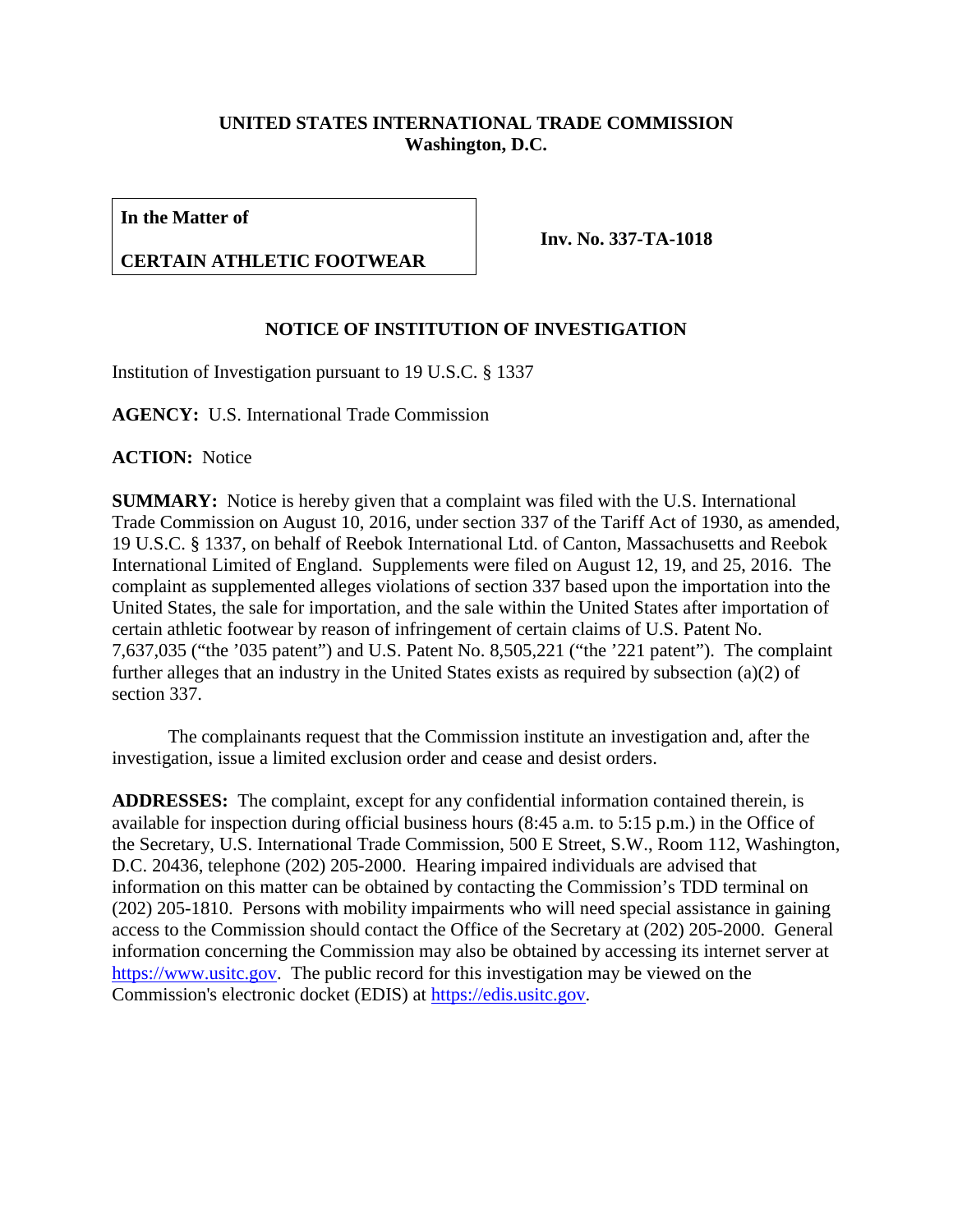**FOR FURTHER INFORMATION CONTACT:** The Office of Docket Services, U.S. International Trade Commission, telephone (202) 205-1802.

**AUTHORITY:** The authority for institution of this investigation is contained in section 337 of the Tariff Act of 1930, as amended, and in section 210.10 of the Commission's Rules of Practice and Procedure, 19 C.F.R. § 210.10 (2015).

**SCOPE OF INVESTIGATION:** Having considered the complaint, the U.S. International Trade Commission, on September 7, 2016, **ORDERED THAT** –

(1) Pursuant to subsection (b) of section 337 of the Tariff Act of 1930, as amended, an investigation be instituted to determine whether there is a violation of subsection  $(a)(1)(B)$  of section 337 in the importation into the United States, the sale for importation, or the sale within the United States after importation of certain athletic footwear by reason of infringement of one or more of claims 1, 2, 9-15, 18, 19, and 23-27 of the '035 patent and claims 1, 5, 6, and 11-15 of the '221 patent, and whether an industry in the United States exists as required by subsection  $(a)(2)$  of section 337;

(2) For the purpose of the investigation so instituted, the following are hereby named as parties upon which this notice of investigation shall be served:

(a) The complainants are:

Reebok International Ltd. 1895 J.W. Foster Boulevard Canton, MA 02021

Reebok International Limited 11/12 Pall Mall London SW1Y 5LU England

(b) The respondents are the following entities alleged to be in violation of section 337, and are the parties upon which the complaint is to be served:

> TRB Acquisitions LLC 34 West  $33<sup>rd</sup>$  Street,  $5<sup>th</sup>$  Floor New York, NY 10001

RBX Active 01 LLC 34 West  $33^{\text{rd}}$  Street,  $5^{\text{th}}$  Floor New York, NY 10001

RBX Direct LLC 34 West 33rd Street, 5th Floor New York, NY 10001